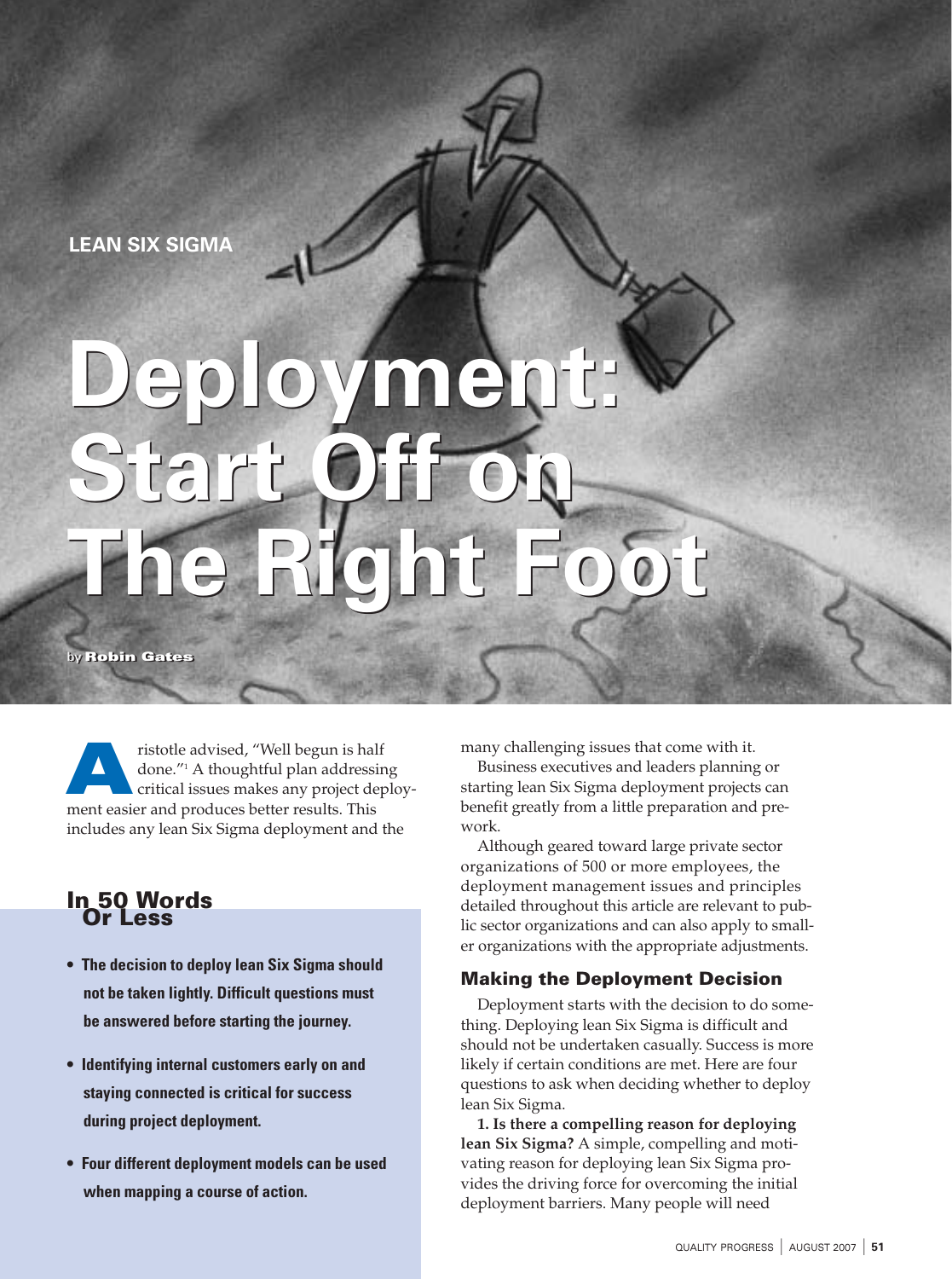## **LEAN SIX SIGMA**

convincing to get on board. Most will not accept that it is the right thing to do on blind faith .

The reason can be dramatic, such as poor financial performance or rapidly falling customer satisfaction. It can be that new competitors are threatening your future. A burning platform—a crisis that demands action—can be a powerful motivator, but it is not essential. Many healthy companies have successful deployments but commonly a threat or opportunity gets their attention and pushes them to action.

**2. Are there specific goals for lean Six Sigma?** A burning platform or a determined CEO provides the push for lean Six Sigma. But a pull is needed, too. Goals are needed to help paint an appealing picture describing how the future organization will be better. The goals should be specific and reflect the business case for deployment.

Some common goals are:

- Business transformation: fundamentally changing culture and management.
- Strategic execution: turning strategy into results more effectively.
- Problem solving: adopting a common method organizationwide.
- Cost savings: reducing costs while meeting customer requirements.

• Revenue generation: increasing sales or output.

Lean Six Sigma goals should guide early deployment decisions. For example, a deployment focused solely on saving money looks different from one that also is expected to improve strategy execution. Early agreement between the CEO and executive team on goals simplifies planning and reduces the risk of a false start.

One energy equipment and services company focused deployment on improving customer relationships after key customers told the incoming CEO that the company was hard to do business with.

A manufacturer of advanced materials made changing the behavior of all employees the primary objective. It wanted Six Sigma to be the common business improvement language and the way of life for every employee, not just the Green Belts (GBs), Black Belts (BBs) and Champions.

**3. Is there strong executive leadership for lean Six Sigma?** There is no substitute for leadership. A high level executive (CEO, COO or a key business unit executive) is needed to maintain the focus on deployment, hold executives accountable for getting results from lean Six Sigma and to break down organizational barriers. A superstar CEO isn't necessary, but there should be no doubt about the

> sponsoring executive's determination to make lean Six Sigma work. Anything less greatly increases deployment risk.

**4. Is lean Six Sigma right for the problems that need fixing?** Sometimes organizations start lean Six Sigma hoping to solve all their problems. Lean Six Sigma is an execution method not suited to solve problems such as poor leadership, failing business strategy or financial restructuring. The process capability understanding provided by lean Six Sigma can



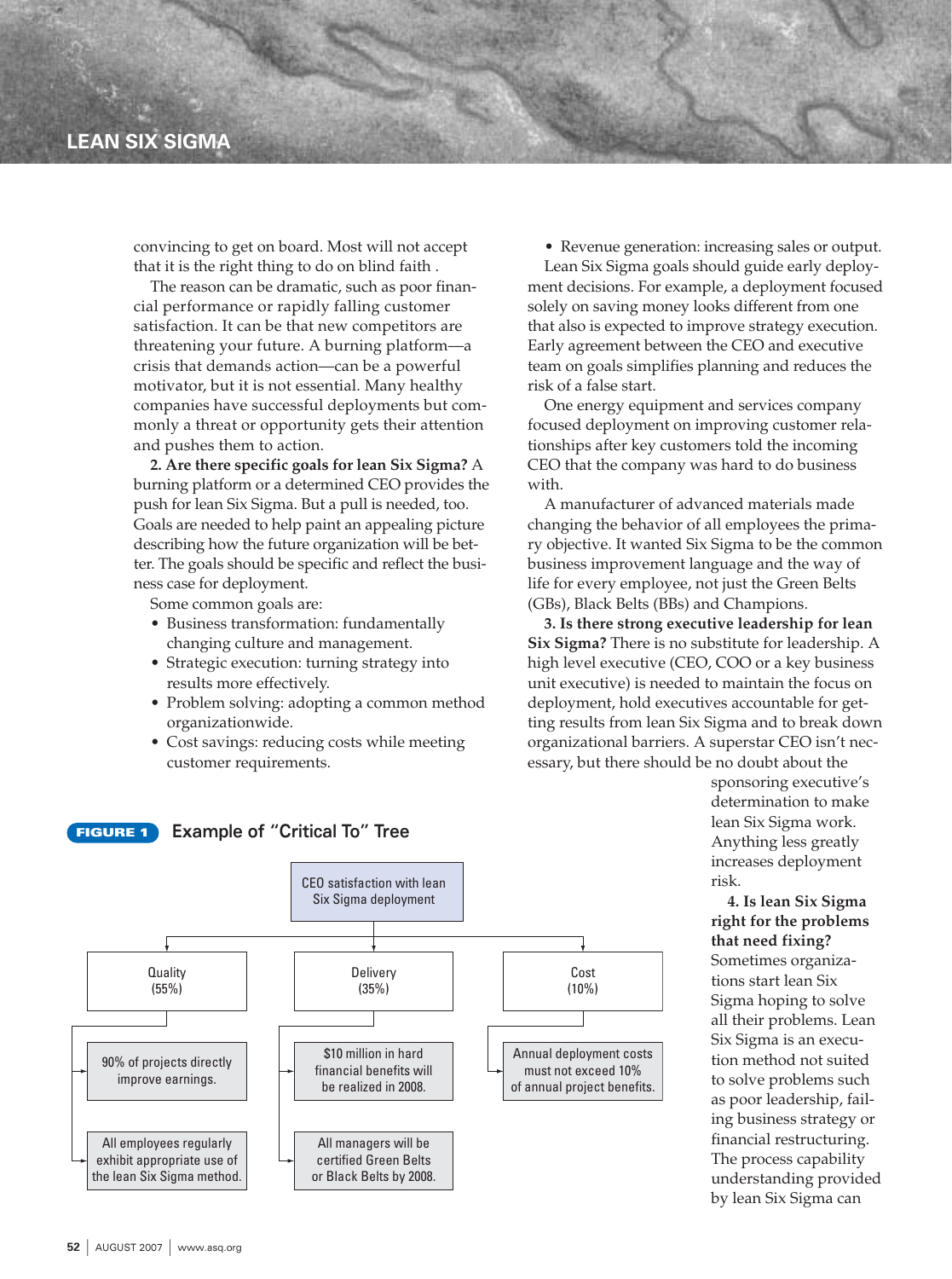help address those woes, but can't solve them.

Address these other problems separately and consider fixing them before deploying lean Six Sigma. Asking this question at the start pushes executives to better understand how lean Six Sigma works and helps focus it on the appropriate problems. For example, one company found it lacked a widely accepted business model. It realized it needed to fix that situation separately before lean Six Sigma could deliver all the anticipated benefits.



## Understanding Deployment Customer Requirements

A deployment is like other business processes in which customer requirements should come first. The value of the deployment is determined by what the customer sees and is willing to pay for.

Understanding internal customer requirements is a good place to use some lean Six Sigma tools. Developing a "critical to" (CT) tree for the deployment will help go beyond general deployment goals and determine specific and measurable performance specifications. Figure 1 shows an example of a CT tree that illustrates specific metric goals for a lean Six Sigma deployment.

The following are steps for developing a CT tree.

- Identify the deployment customers—those who make the decision to pay (allocate organization resources) for lean Six Sigma or have the power to affect that decision.
- Go through a structured process (for example, interviews or focus groups) to thoroughly understand customer requirements. Use the standard quality, delivery and cost categories.
- Get measures and specifications. If saving money is expected, find out how much and by when.
- If culture change is required, determine what this means to the customer and how it should be measured. Customers won't always know what they want, so use this process to help them figure it out.

The value in developing a CT tree is that it can provide clarity and garner stronger executive support. Agreement is easy when expectations are vague. Getting specific and measurable specifications flushes out misunderstandings, hidden agen-

A superstar CEO isn't necessary, but there should be no doubt about the sponsoring executive's determination to make lean Six Sigma work.

das and wishful thinking. Review any requirements with customers annually and adapt to maturing expectations, keeping the deployment fresh and relevant. Designing the deployment will be easier with unambiguous expectations.

#### Selecting the Deployment Model

The deployment model is the deployment's basic scope, scale, structure and focus. There is no one right deployment model. Organizations are served best by a deployment model appropriate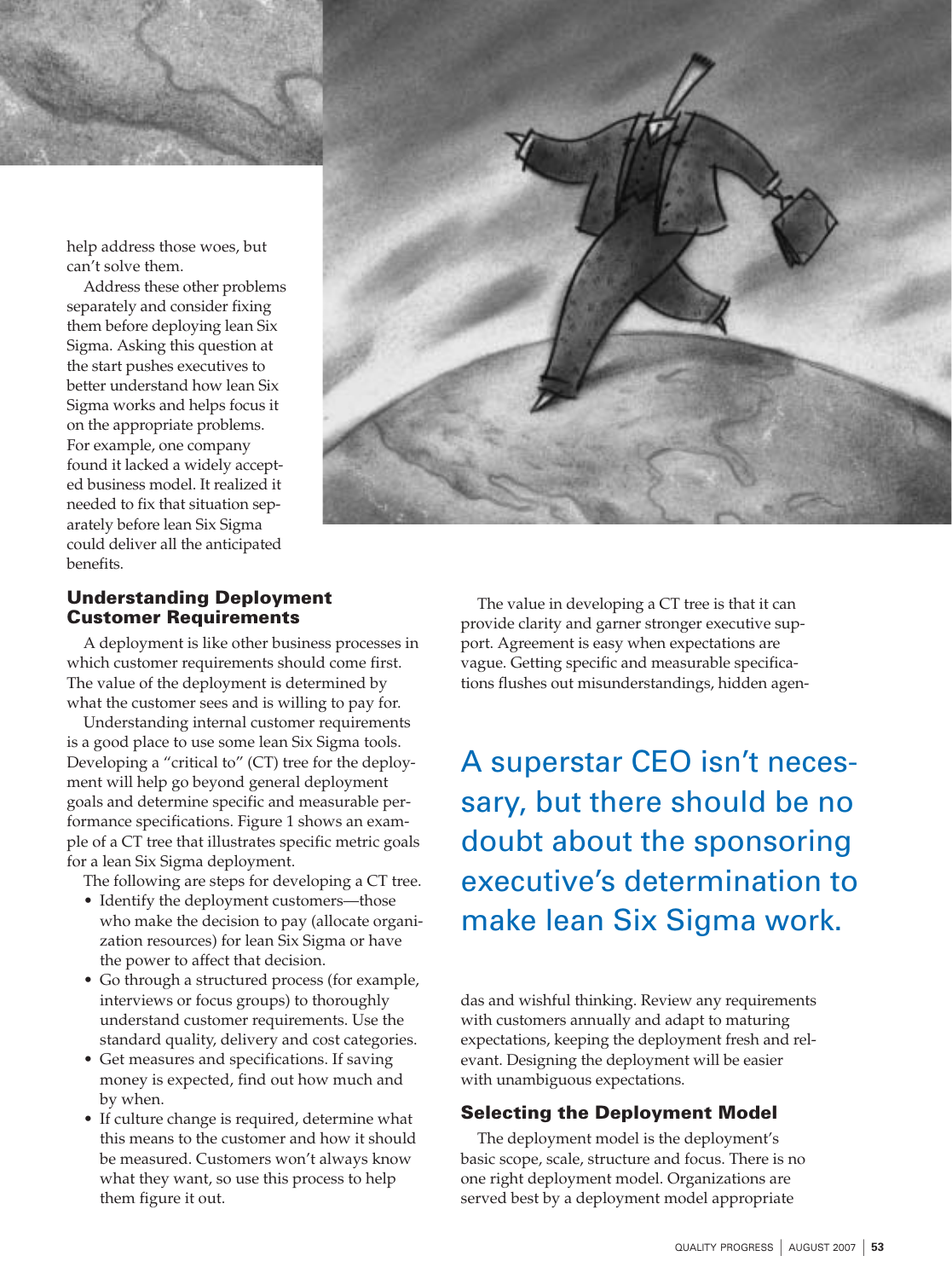## **LEAN SIX SIGMA**

for them. Each of the four generic deployment models highlights issues that must be considered:

**1. Organizationwide:** This is the conventional Big Bang deployment model. It is top-down driven with strong central management. All parts of the organization participate. This deployment quickly gets to critical mass and produces results. Cross functional processes can be improved because all functions are included. Strong executive leadership helps remove deployment barriers. This deployment approach can transform the business because of its scope and scale.

The disadvantage of this model is that it requires powerful leadership, clear focus and persistence—all uncommon characteristics for most organizations. The model uses many resources and crowds out other initiatives. A strong deployment team is essential. It is the most challenging model to execute.

Research suggests this model has the greatest impact and is most sustainable. Organizations are notoriously hard to change. A comprehensive, fast paced deployment with strong, committed leadership gets the priority and creates the momentum essential to overcome the natural inertia of organizations.

**2. Business unit:** This model deploys lean Six Sigma in one part or business unit within the larger organization. It has many characteristics of an organizationwide deployment, only on a smaller scale. An advantage is a smaller, simpler supporting infrastructure for functions such as training and project tracking. There is less complexity in a business unit.

The smaller scale makes the selling and adoption easier. This can be a way to start in highly skeptical organizations that need proof it will work. Strong business unit leadership is needed, but early CEO leadership is less critical.

Disadvantages include:

- Impact on the organizational culture is lessened.
- Cross functional improvement opportunities are often lost as teams find it difficult to reach across functional or business unit lines to improve processes.
- Using BB assignments to develop leaders is constrained because exposure is limited to the business unit and fewer promotional opportunities exist.

It can take years to turn a business unit deployment into an organizationwide effort because the pilot deployment must prove itself first. For example, a chemical manufacturer was successful in starting with a business unit deployment. Based on its success, the manufacturer expanded the deployment companywide, adding 18 months to the deployment.

**3. Targeted:** The targeted model focuses deployment on a specific problem or group of problems. The approach can involve many parts of the organization or just one.

This model can be implemented quickly and yield rapid results. The problem provides the impetus for action and a sharp focus. Little infrastructure might be required because the scale tends to be small. The change management workload is greatly reduced.

Resources such as BBs can be centralized and assigned where needed. Contractors and project employees can be used more extensively. It can demonstrate quickly that lean Six Sigma works.

This approach is unlikely to transform the business because of the narrow focus. Once the immediate problem is solved, the effort can be disbanded easily. Expanding the effort organizationwide is difficult because the supporting infrastructure has not been built.

**4. Grass roots:** In this approach, a small group far down in the organization deploys lean Six Sigma. This model is easily started, often with an enthusiastic advocate and a specific problem to solve. Little infrastructure is needed because of the small scale. Visible success can create interest in lean Six Sigma elsewhere in the organization.

This type of guerilla, "fly under the radar" deployment has many disadvantages and rarely leads to a broader deployment:

- Often missing is top level leadership to make deployment a priority and provide resources.
- Lean Six Sigma knowledge is localized and there is often little or no infrastructure to support expansion.
- Cross functional work is difficult because of the narrow scope.
- Results are often so small relative to the entire organization that capturing top executive attention is difficult.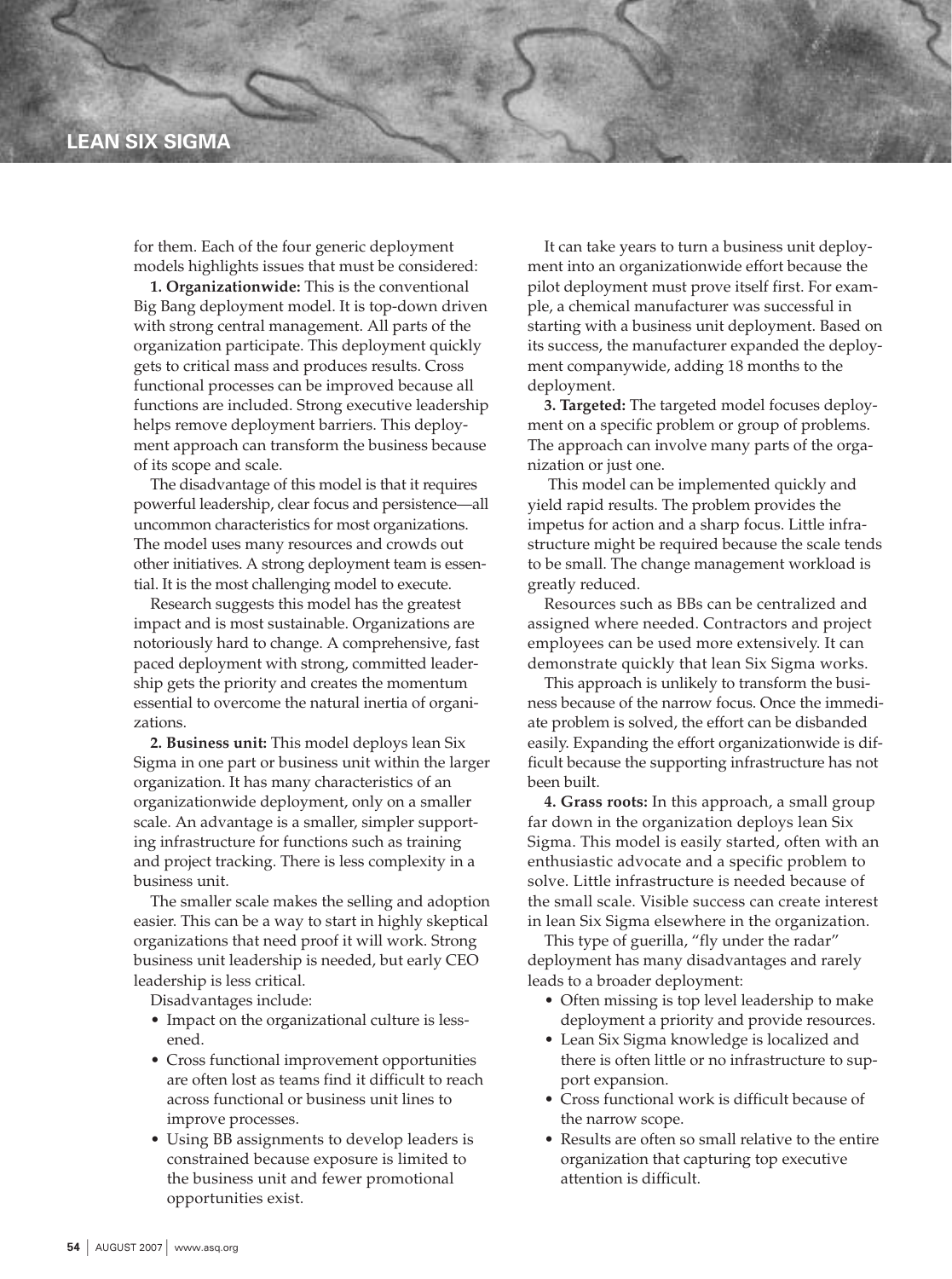#### Deployment and Results Accountability

Accountability is another deployment issue that must be resolved early. This is often determined along with the deployment's organizational structure. Two aspects of accountability should be considered:

**1. Accountability for results:** This should be placed with managers and executives. They are accountable for business results, and lean Six Sigma projects are part of getting results. Line managers and executives will quickly marginalize lean Six Sigma if they are not accountable for its project benefits.

Many organizations tie a significant portion of variable compensation to attaining lean Six Sigma improvement goals to reinforce this accountability. Executive accountability for project results leads to assigning key project resources, primarily BBs, to them. This aligns accountability for results and the resources to achieve them.

**2. Accountability for deployment execution:** This addresses the need to have someone responsible for deployment policies, procedures, training, GB or BB selection and project tracking. Generally, these functions should be centralized to be efficient. This individual should report to someone high in the organization to get the perspective to tie deployment to strategy, and the power to address cross functional opportunities. Reporting to the CEO or COO is a good option.

#### Focus on What Matters Most

Maintaining a focus on what matters is a challenge for management initiatives. Too often you hear the story of the quality team completing a textbook project and solving a problem that no one cared about. Nothing is more deadly to a management initiative than irrelevance.

Plan from the start to keep lean Six Sigma relevant. The easy, low hanging fruit projects will be depleted quickly. Developing the next generation of projects will be more difficult. Early action can avoid assigning mediocre projects to BBs just to keep them busy.

Keeping lean Six Sigma relevant is about project development and selection. To find relevant projects, begin with the top business goals (for example, decrease unit costs or increase sales).

Perform a critical to quality (CTQ) flow down to the level in which a project can be properly scoped. Through this process, the transfer function  $[y=f(x)]$ is determined and dependencies for a particular business goal identified. The result is a direct link from what the executives care about to specific projects. The CTQ flow down concept is illustrated in Figure 2.

CTQ flow downs are simple in concept but complex in execution. Often, important data go missing, business processes are poorly defined, and the business model is obscure. Projects might be needed to collect data and define processes.

Assigning accountability can be challenging because many organizational forces fight against clarity. However, getting a workable resolution to these two aspects of lean Six Sigma accountability is necessary for a sustainable deployment.

A Midwest energy company developed performance contracts—including Six Sigma goals—for all its executives. General Electric and many other companies have tied executive incentive compensation to Six Sigma success as well.

#### **FIGURE 2 CTQ Flow Down for Project Selection**

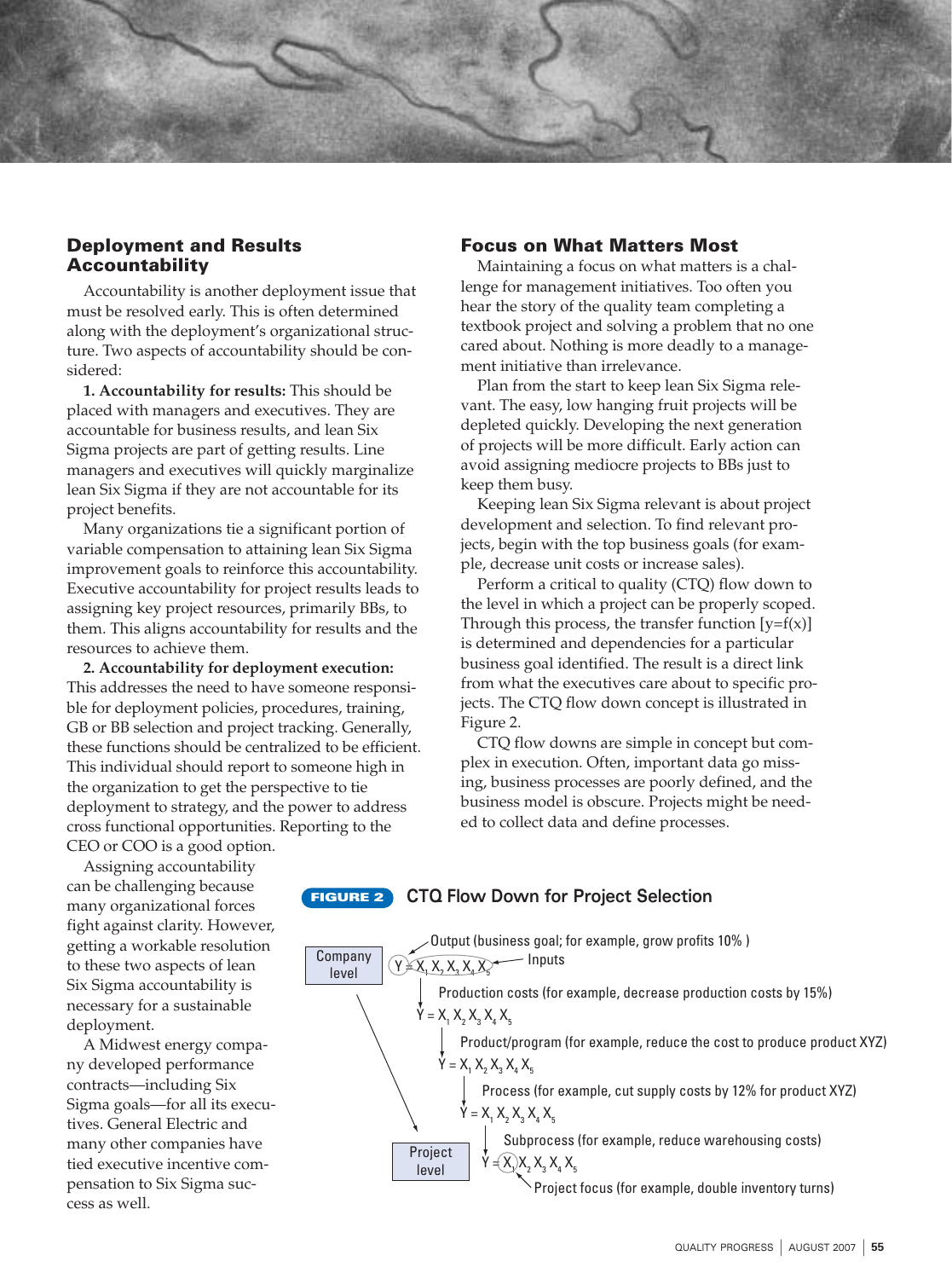

Constructing flow downs must involve top managers, because they possess the necessary perspectives and business knowledge. Getting top management engagement is tough, but the result is often a flood of excellent projects. This is where assigning executives accountability for project results can pay off.

Organizations have adopted a variety of ways to keep projects relevant. Many use project selection committees with top executive members to ensure projects align with company goals and strategies. Many organizations also provide specific training to Champions on project identification methods.

Monitor the project identification process by getting frequent feedback from executives. Ask whether they believe the projects are the right ones. See whether they are excited about attending project report outs or are just attending these meetings out of obligation.

#### Change Management

The challenge of making changes is not new. Niccolo Machiavelli noted, "There is nothing more difficult to arrange, more doubtful of success, and more dangerous to carry through than initiating change…"2

The ability to manage change rather than master tools determines lean Six Sigma success. Lean Six Sigma deployments disrupt and threaten organizations by emphasizing data and measures over opinion, highlighting performance problems with projects and making process owners accountable for better results.

Develop a change management plan early. Avoid putting this off in the rush to select the first BBs and start projects. There is an extensive body of knowledge on change management and many good books on the subject.3 Build on what is known about how people and organizations react to change, what people need to hear, the role of leaders during change and how to communicate about change effectively.

Start with a quick assessment of the stakeholders and their parts of the organization. Identify the stakeholders (executives, managers, key staff and the lean Six Sigma deployment team) and ask:

- Do they understand the value proposition for deploying lean Six Sigma?
- Do they understand the basic plan for deploying lean Six Sigma?
- Do they support the lean Six Sigma initiative?
- Do they have the resources and business knowledge to support the deployment?

The matrix in Figure 3 can be used to display the results of the assessment. Change management challenges are readily apparent. The assessment provides a simple roadmap from which to start facilitating change and to overcome resistance.

Winning over skeptics requires personal contact and diplomacy. The root causes of resistance need to be understood and actions taken. Many people will become supporters if they feel their concerns are heard and positive steps are taken. Some will resist regardless, but most can be won over if engaged early before resistance becomes entrenched.

#### Talent Management

Talent management is a powerful way of spreading the lean Six Sigma way of thinking throughout the organization. Cultural transformation occurs when high potential employees become full time BBs for 18 to 30 months and then go back into the organization in leadership positions in which they apply lean Six Sigma principles in day-to-day management.

It is common advice to get the top performers for lean Six Sigma deployments. But less is said about how to do this on a sustained basis. There are many talent management issues such as defining high potential employees, procedures for placing people in selected positions, and managing perceptions and expectations.

For example, Honeywell recruited top performers to become BBs through its talent management process. Its objective was to take leaders and give them Six Sigma skills. This helped Honeywell revitalize its Six Sigma deployment. As part of a leadership development plan, another company took its top-tier performers and systematically determined who should become BBs and when that evolution should take place.

Many organizations do not have a formal talent management process to identify high potential employees and facilitate career development. Some organizations might have programs that don't work well. A rudimentary talent management process might be needed to supply the talent for the deployment.

There will be challenges here. Managers might not identify their stars for fear of losing them. It is